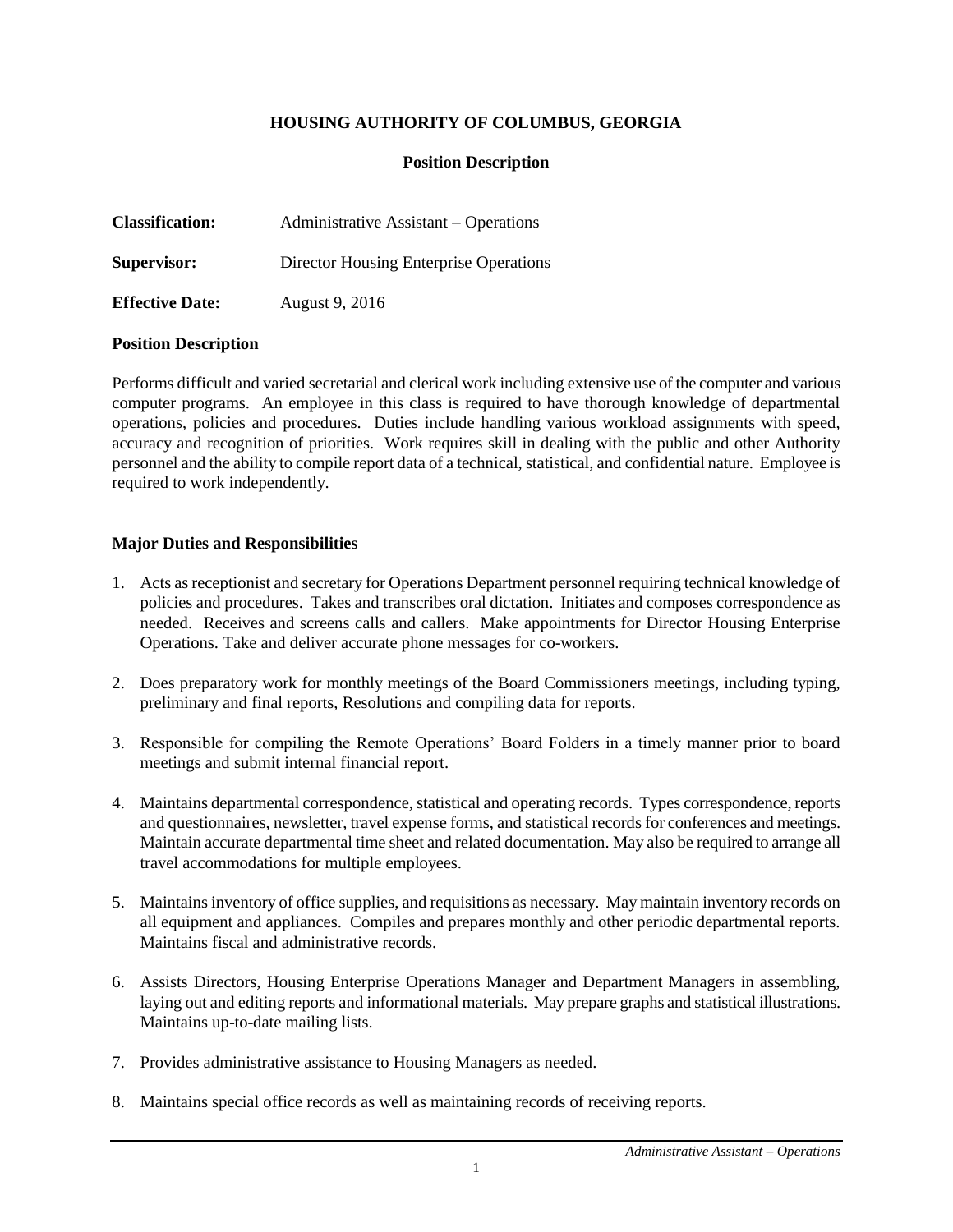- 9. Files Minutes.
- 10. Performs related duties as required, which includes filling in at the reception desk, greeting visitors and answering the switchboard as needed.
- 11. Provides assistance to other departments as needed.
- 12. Performs related duties as required.

# **Required Knowledge and Abilities**

- 1. Considerable knowledge of business English, spelling, and arithmetic.
- 2. Considerable knowledge of modern office practices, procedures, equipment, and of standard clerical procedures.
- 3. Considerable knowledge of the policies, procedures, terminology, and functions of the Columbus Housing Authority.
- 4. Skills in taking and transcribing oral dictation.
- 5. Ability to make decisions and set priorities on volume of secretarial work, recognizing established procedures, practices, and systems.
- 6. Ability to understand and follow oral and written instructions.
- 7. Ability to prepare clear and concise reports.
- 8. Ability to deal courteously and tactfully with the public and to establish and maintain effective working relationships with other employees and management.
- 9. Ability to make arithmetic computations with accuracy and to compile data for departmental records
- 10. Ability to establish and maintain effective working relationships with other employees, officials, and tenants, and to work harmonious with groups and organizations in the community.
- 11. Ability to plan, organize and follow-up on assignments to completion.
- 12. Ability to remain flexible in accepting further responsibility, learn new processes, and seek ways to work more efficiently.